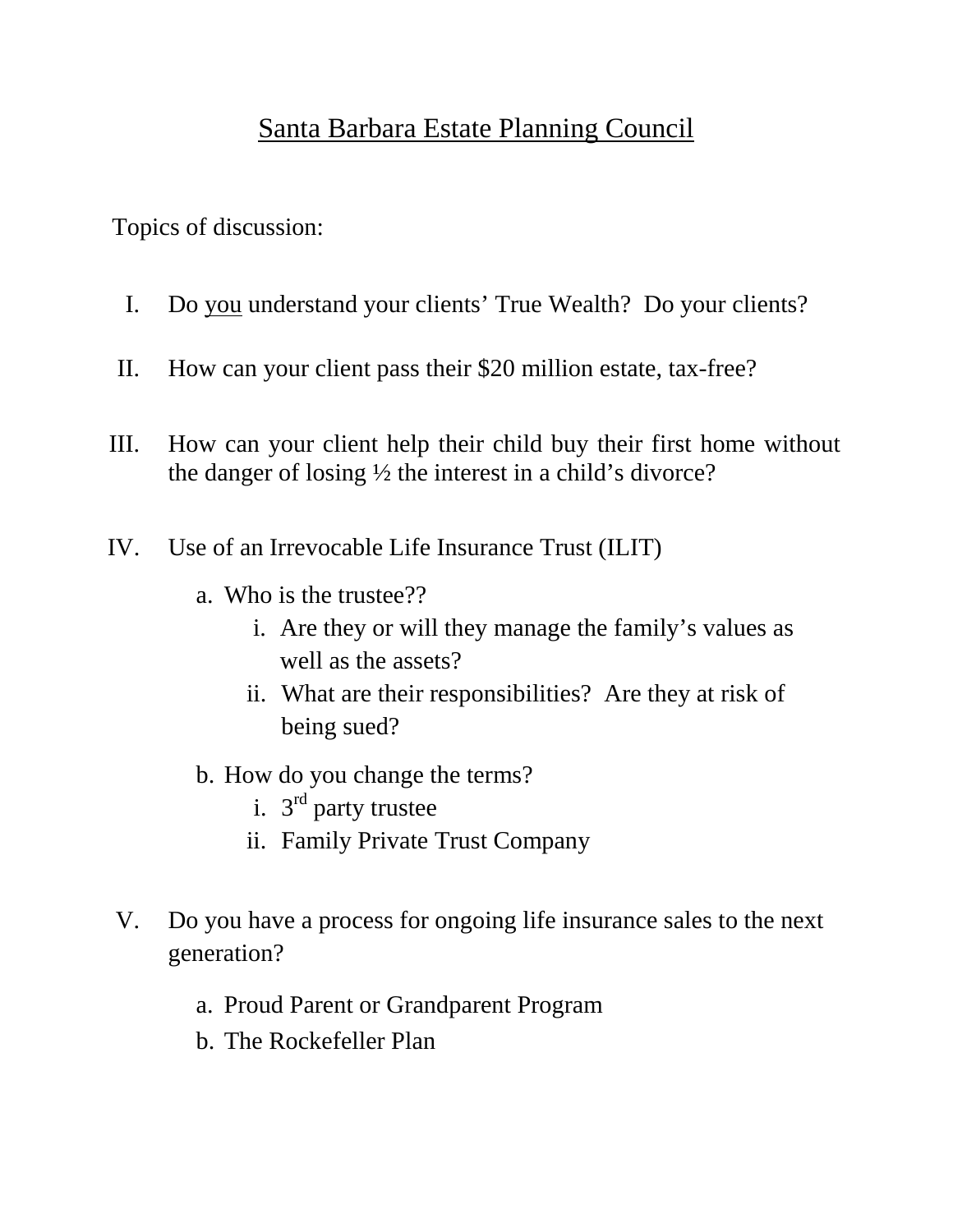THE J R BAKER GROUP

*"Empowering Families through the Generations"*

Joel R. Baker By Referral Only CA Insurance License #0A40929

Kathryn Courain CA Insurance License #0I32793

## THE J R BAKER PROCESS

## WEALTH OPTIMIZATION AND LEGACY PLANNING

P. O. Box 66, 560 McMurray Road, Buellton, CA 93427 Telephone: 805-688-8562 • Facsimile: 805-688-2985 • jbaker@jrbakergroup.com

Investment Advisory Services offered through The J R Baker Group a Wealth Management Firm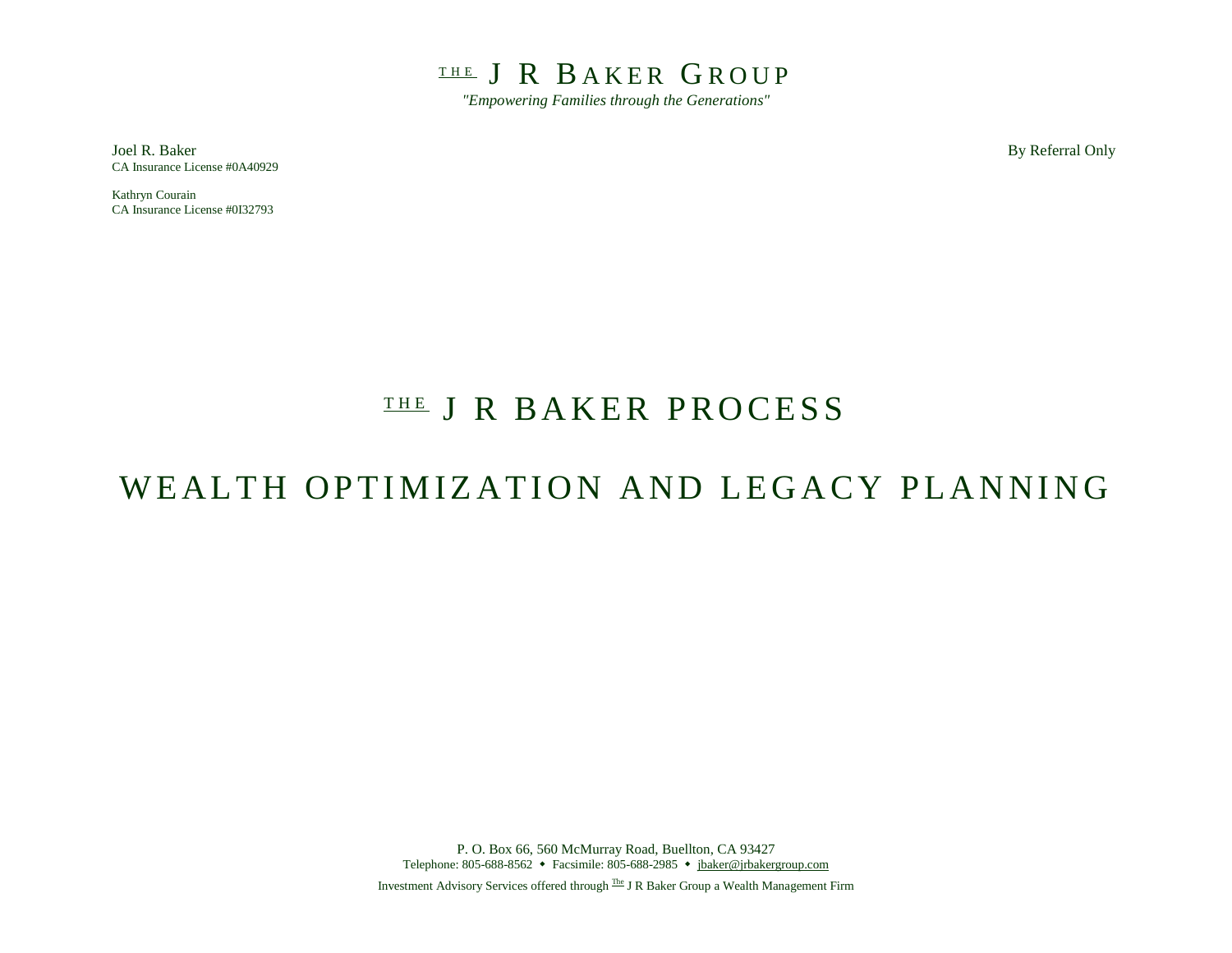*Understanding the principle of "True Wealth"*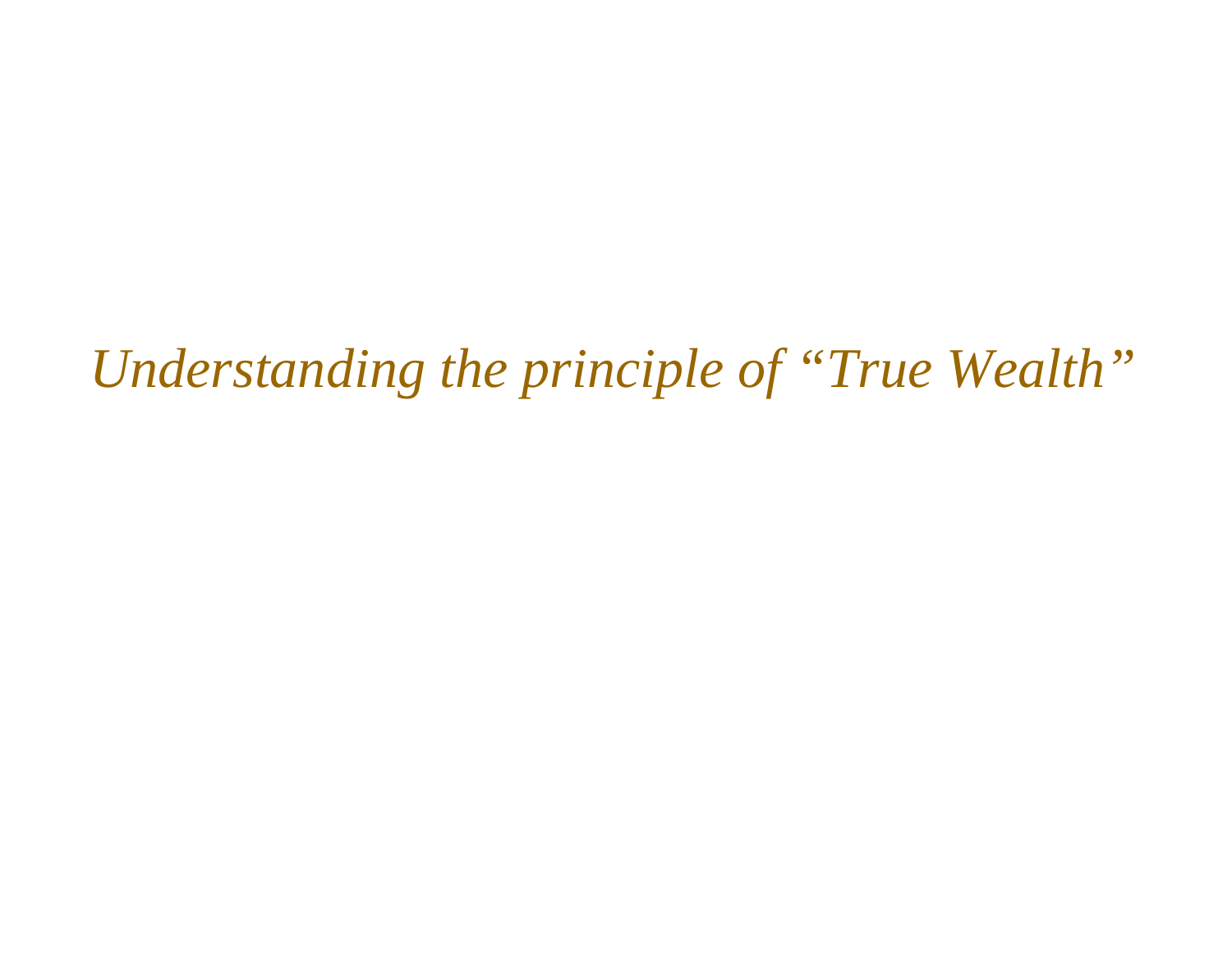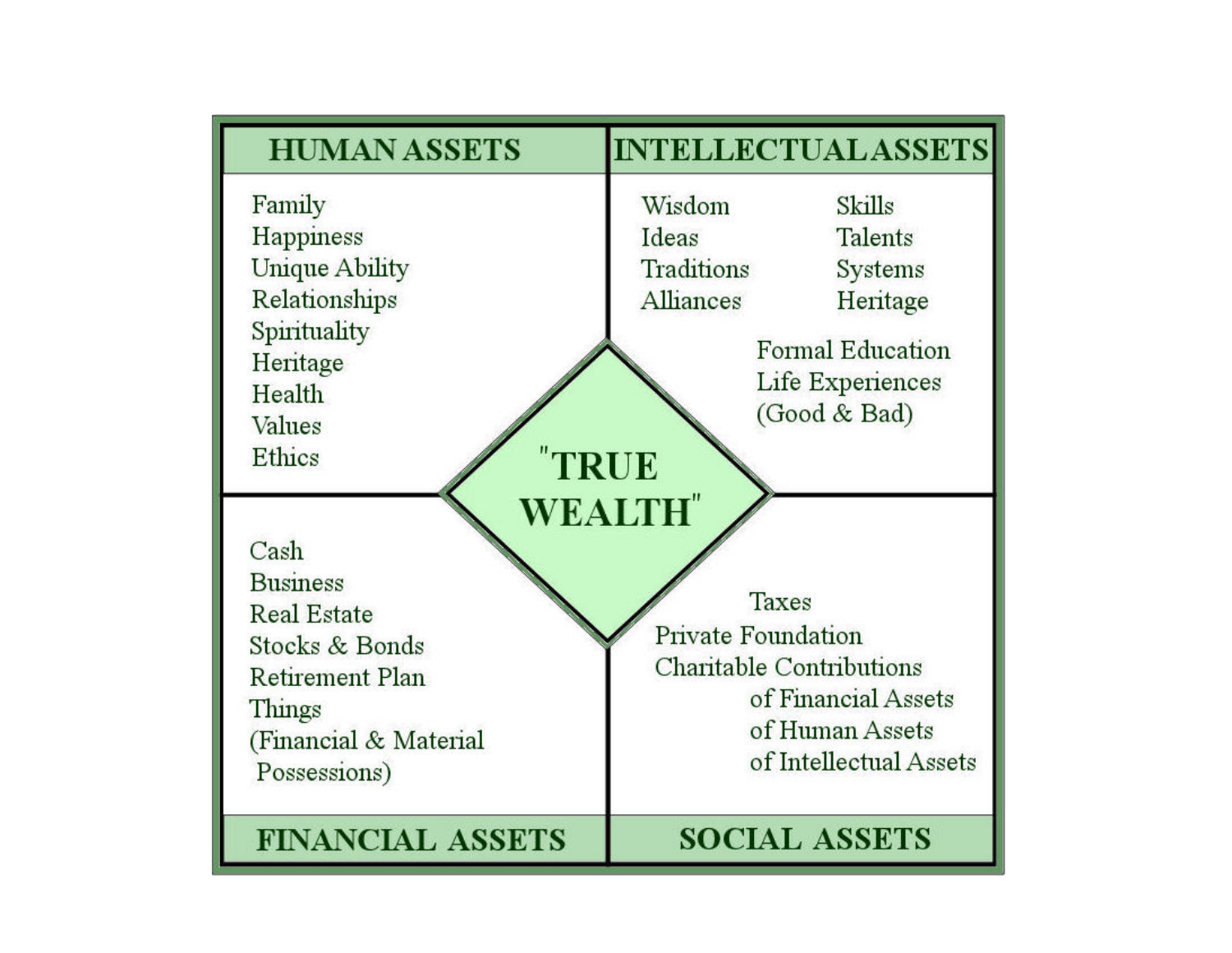# *Understanding the principle of Optimized Financial Wealth*





#### PRIVATE, SOCIAL AND FAMILY FINANCIAL WEALTH

*Private* Wealth is comprised of assets and earnings over which you inherently have control and use to ensure lifetime personal financial independence.

*Family Wealth* is the legacy you transfer to your heirs. When wealth is inherited, especially at a young age, it typically has a tremendous impact on the one who receives it. It is important to consider that the amount made available to an heir is appropriate, specific and in line with your value system.

*Social Wealth* is comprised of assets and earnings which will be either government-directed (through taxes) or self-directed through gifts made to your choice of philanthropic organizations. Social Wealth also encompasses the time, talent and energy expended for the benefit of others.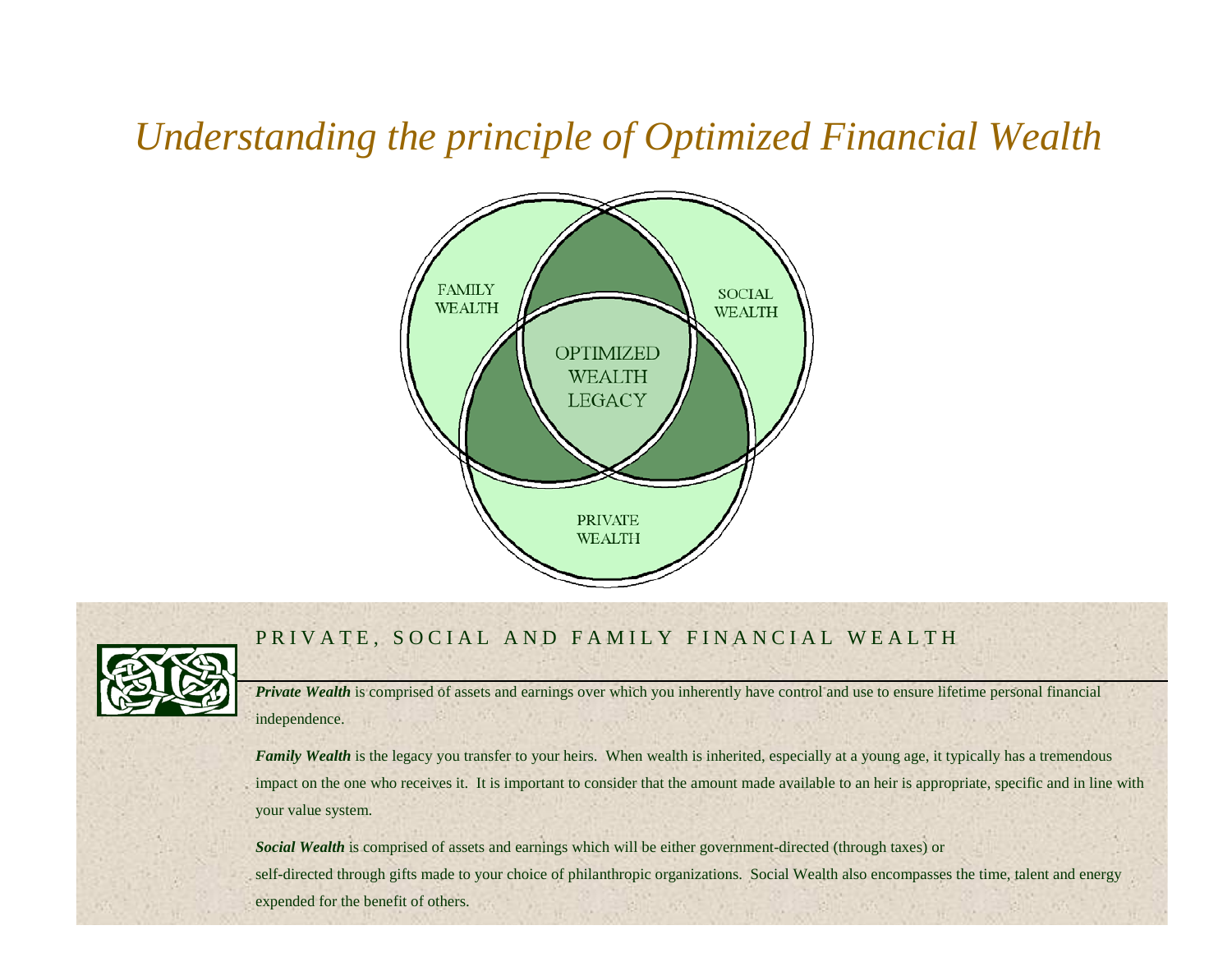*" Every affluent father wishes he knew how to give his sons the hardships that made him rich." – Robert Frost*

 $\mathcal{L}_{\text{max}}$  . The contract of  $\mathcal{L}_{\text{max}}$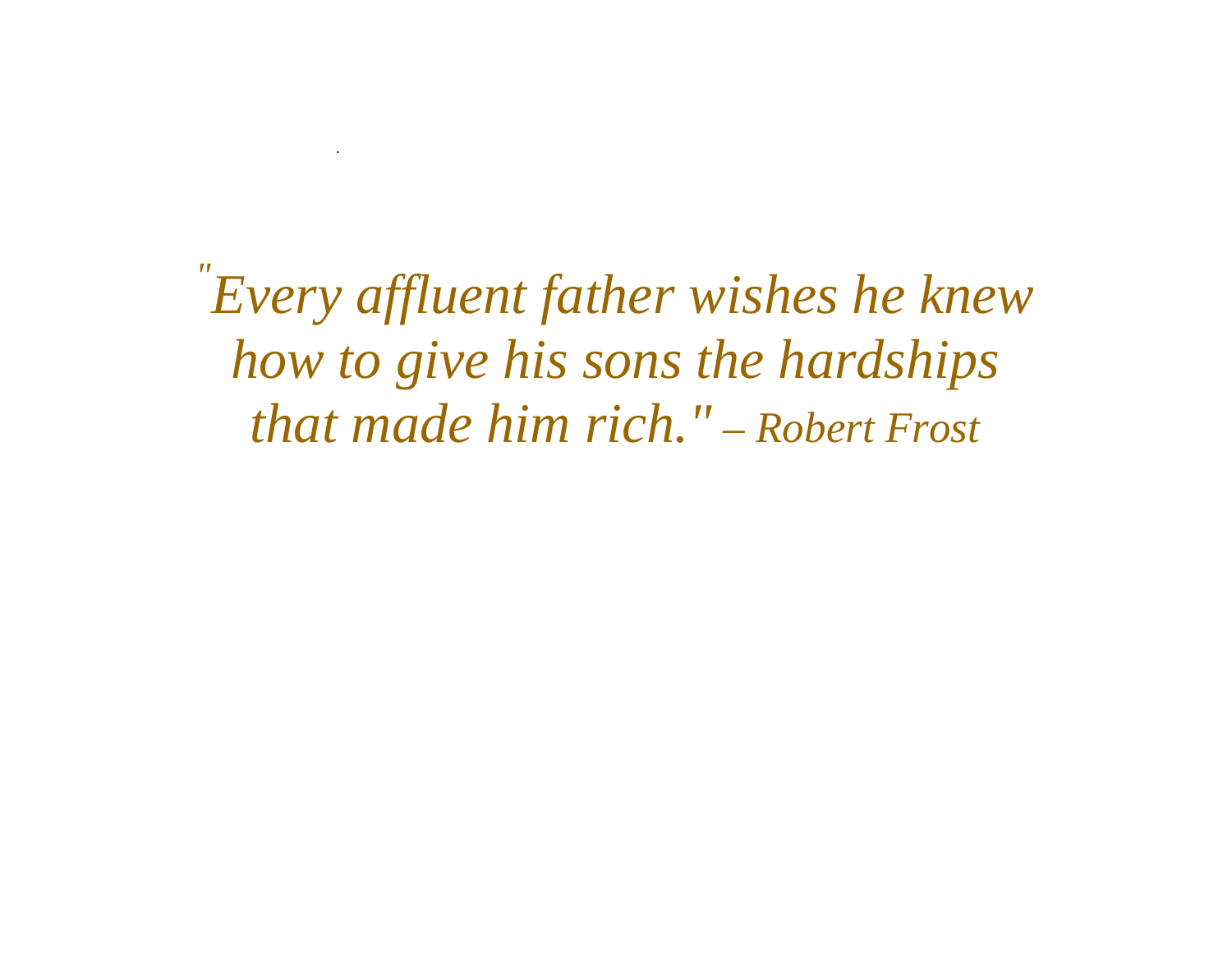### THE J R BAKER PROCESS



 $T<sup>the</sup>$  J R Baker Process is a step-by-step process that helps you define and express your values and objectives regarding wealth. Well-conceived objectives that are a true reflection of your values can help assure that your plan design and implementation can occur with optimal effectiveness.

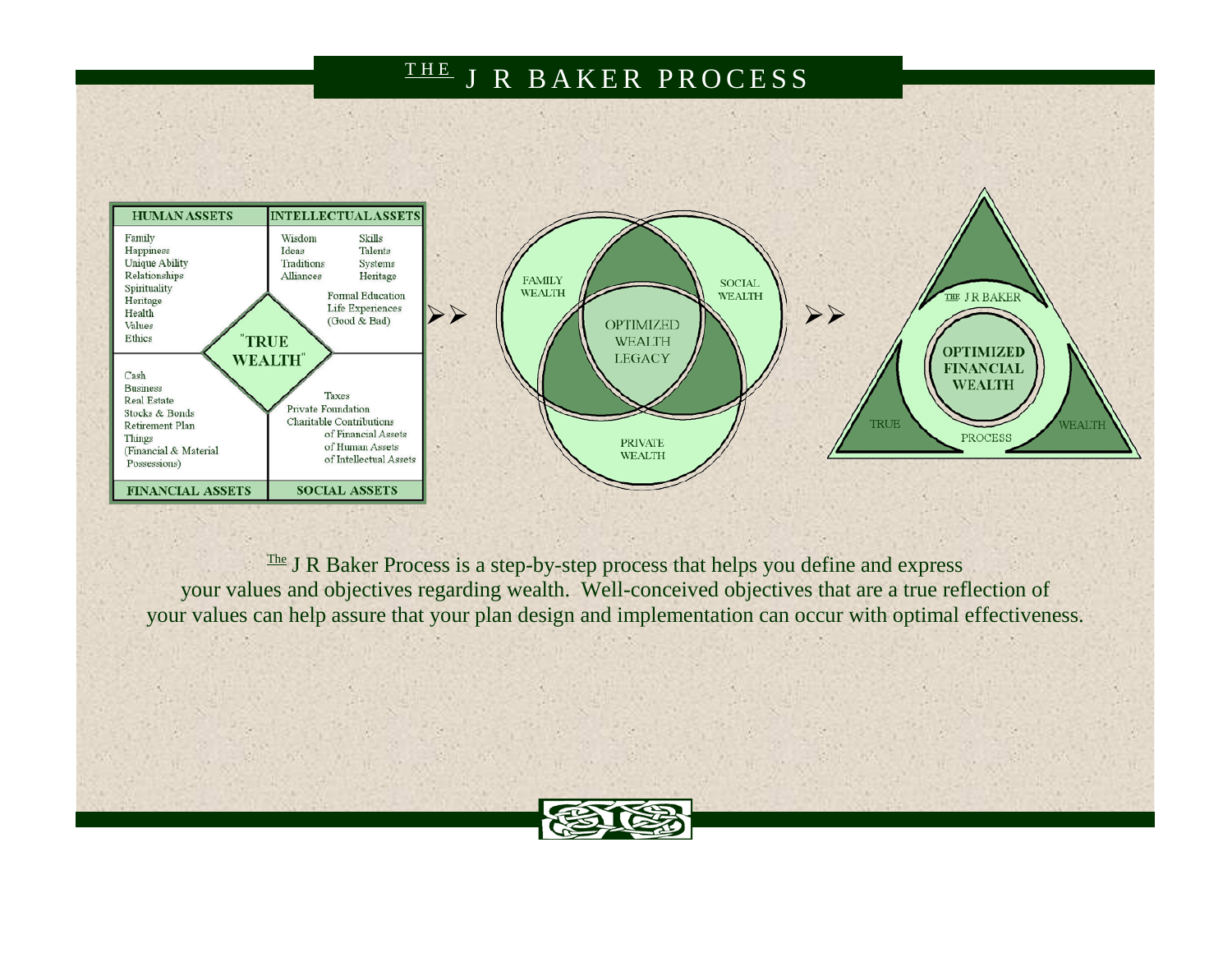# *Executing The J R Baker Process via the Family Legacy Bank*

.

The Family Legacy Bank is a structure of inter-linked entities combined with drafted documents designed to coincide with your family's "True Wealth" and Optimized Wealth and Legacy Plans. This structure provides choices and helps create an environment in which family stewardship and values transfer can be accomplished.

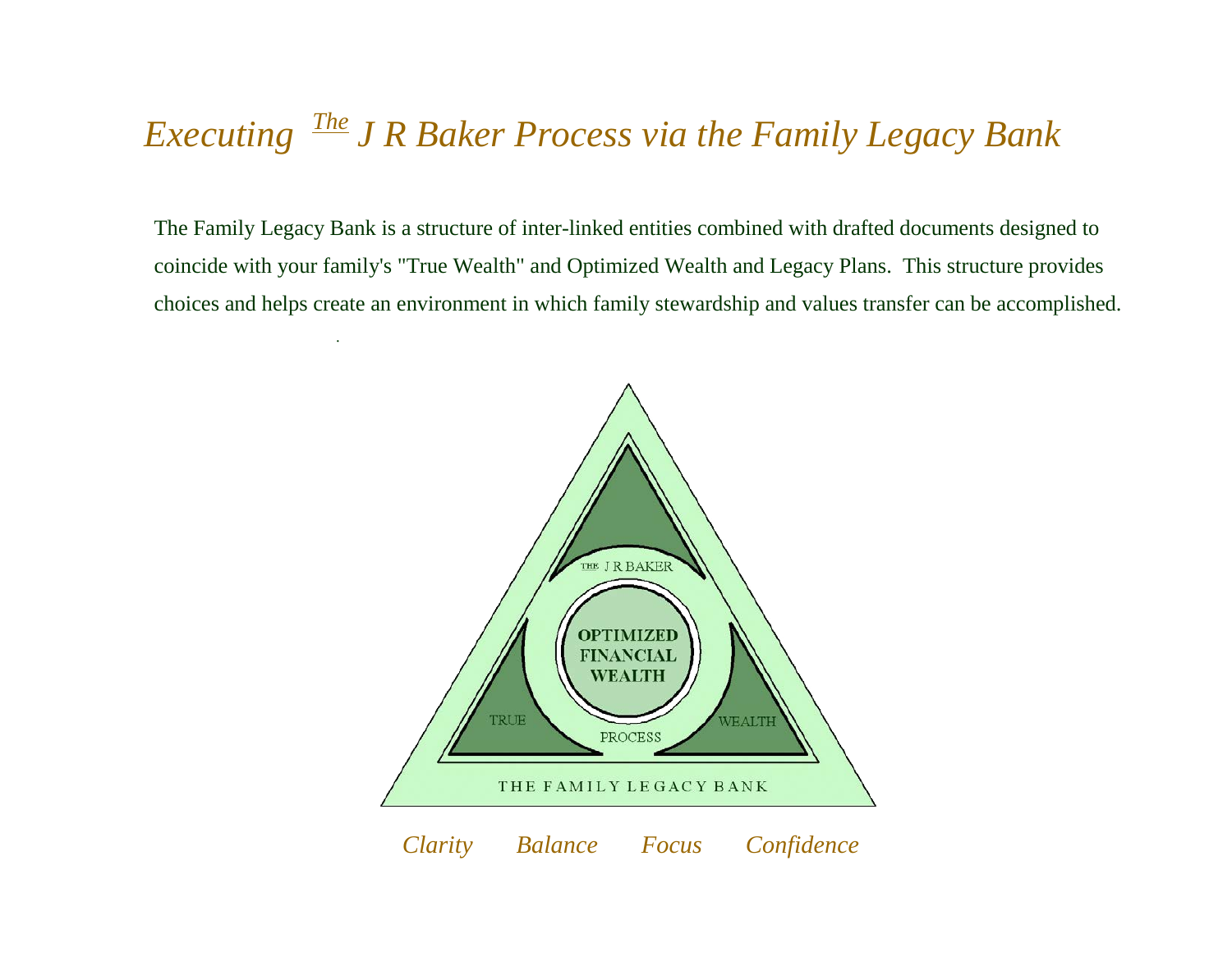# THE J R BAKER PROCESS

|                                                                                                                                                                                                                                                                                                                                                      |                                                                                                                                                                                                                                                                                                                                                                                                                           |                                                                                                                                                                                                                                                                                                                                         |                                                                                                                                                                                                                                                                                                                  | <b>EMPOWERMENT PHASE</b>                                                                                                                                                                                                                                                |                                                                                                                                                                                                                                                                                                                                                                                                                                                                                                     |  |
|------------------------------------------------------------------------------------------------------------------------------------------------------------------------------------------------------------------------------------------------------------------------------------------------------------------------------------------------------|---------------------------------------------------------------------------------------------------------------------------------------------------------------------------------------------------------------------------------------------------------------------------------------------------------------------------------------------------------------------------------------------------------------------------|-----------------------------------------------------------------------------------------------------------------------------------------------------------------------------------------------------------------------------------------------------------------------------------------------------------------------------------------|------------------------------------------------------------------------------------------------------------------------------------------------------------------------------------------------------------------------------------------------------------------------------------------------------------------|-------------------------------------------------------------------------------------------------------------------------------------------------------------------------------------------------------------------------------------------------------------------------|-----------------------------------------------------------------------------------------------------------------------------------------------------------------------------------------------------------------------------------------------------------------------------------------------------------------------------------------------------------------------------------------------------------------------------------------------------------------------------------------------------|--|
|                                                                                                                                                                                                                                                                                                                                                      | <b>DESIGN PHASE</b>                                                                                                                                                                                                                                                                                                                                                                                                       |                                                                                                                                                                                                                                                                                                                                         | <b>EXECUTION PHASE</b><br><b>Plan Delivery</b><br>& Execution                                                                                                                                                                                                                                                    | <b>Intergenerational</b><br><b>Values Transfer</b>                                                                                                                                                                                                                      | <b>Ongoing Wealth</b><br><b>Optimization and</b><br><b>Maintenance</b>                                                                                                                                                                                                                                                                                                                                                                                                                              |  |
| <b>DISCOVER PHASE</b><br><b>THE J R Baker Process</b><br><b>Planning Triage</b><br>Introduction<br>Discovery<br>Interview<br>Questionnaire<br>Review of<br><b>Financial Resources</b><br>Review of<br><b>Current Plan</b><br><b>Defining Scope</b><br>of Engagement<br>Suitability<br>Strategic vs.<br>Tactical<br>Assign<br>Relationship<br>Manager | <b>THE J R Baker Process</b><br><b>Understanding The</b><br><b>Family Financial</b><br>Philosophy<br>Analysis &<br>Documentation<br>The Legacy<br>Biography<br>Planning<br><b>Affirmations</b><br>The Legacy<br><b>Goal Profile</b><br><b>Blueprint</b> of<br><b>Current Plan</b><br>Development &<br><b>Drafting of Family</b><br><b>Financial Philosophy</b><br>(FFP)<br>Table of<br>Consistencies &<br>Inconsistencies | Wealth<br><b>Optimization</b><br>Strategies & Plan<br>Design<br><b>Wealth Strategies</b><br><b>Design Team</b><br>(Unique Abilities)<br><b>Proprietary Strategies</b><br><b>Customized Solutions</b><br>Tailored to the Client<br>Assembling the<br>Strategies into a<br><b>Custom Wealth</b><br>Optimization and<br><b>Legacy Plan</b> | <b>Assembling the Virtual</b><br><b>Implementation Team</b><br><b>Facilitation</b> of<br>Implementation<br>Adjustments &<br><b>Modifications</b><br>Coordination of<br><b>Legal Documents</b><br><b>Customized Financial</b><br><b>Instruments &amp; Tools</b><br>Family Bank /<br><b>Family Office Services</b> | Responsibility of<br><b>Wealthy Family</b><br>Retreat<br>Professional<br>Stewardship<br><b>Youth Advisory Board</b><br><b>Family Charity</b><br><b>Family Involvement</b><br>Competency<br>Self-esteem<br>Motivation<br>Discipline<br>Judgment<br>Maturity<br>Integrity | The Ultimate in<br><b>Personal Virtual</b><br><b>Services</b><br>Review & Update<br><b>Client Profile</b><br>Plan Monitoring and<br>Maintenance<br><b>Monitor Vision Status</b><br><b>Strategy Consulting</b><br><b>Investment Consulting</b><br><b>Services</b><br><b>Insurance Monitoring</b><br>and Management<br><b>Cash Flow</b><br>Management<br><b>Tactical Social</b><br><b>Asset Planning</b><br><b>Asset Acquisition</b><br><b>Assistance &amp; Planning</b><br><b>Asset Monetization</b> |  |
| VV                                                                                                                                                                                                                                                                                                                                                   | VV                                                                                                                                                                                                                                                                                                                                                                                                                        | VV                                                                                                                                                                                                                                                                                                                                      | VV                                                                                                                                                                                                                                                                                                               | VV                                                                                                                                                                                                                                                                      | VV                                                                                                                                                                                                                                                                                                                                                                                                                                                                                                  |  |
| Present<br>Engagement<br>Letter                                                                                                                                                                                                                                                                                                                      | Data<br>Confirmation<br>Packet                                                                                                                                                                                                                                                                                                                                                                                            | Present Preliminary<br><b>Wealth Optimization</b><br>and Legacy Plan                                                                                                                                                                                                                                                                    | <b>Present Final</b><br><b>Wealth Optimization</b><br>and Legacy Plan                                                                                                                                                                                                                                            | <b>Client CD-ROM</b>                                                                                                                                                                                                                                                    |                                                                                                                                                                                                                                                                                                                                                                                                                                                                                                     |  |

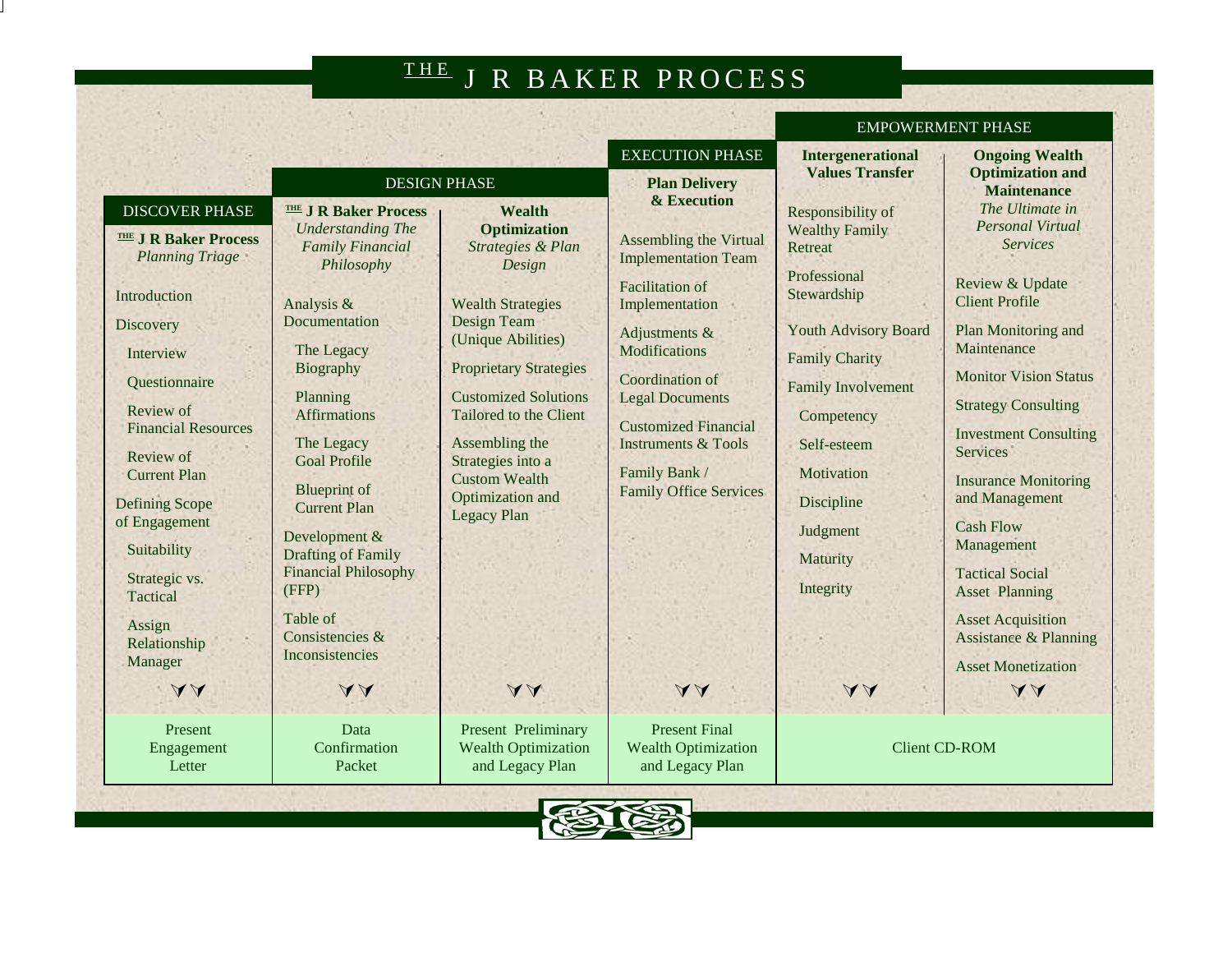

-No inheritance tax can make grants and loans of the can make grants and loans of the can make grants and loans of the can make grants and loans of the can make grants and loans of the can make grants and loans of the can

 -Can make loans -Asset protection -Supports qualified charities, annually **\$2,143,024 52,143,024 -**Heirs can be paid board members

> **Death Occurs in 2035 with estate growth at 3% - TCLT Assume Note from Alaska paid down annually with gifting for 7 beneficiaries (\$196k/yr) \$4,004,564** The trust distributes income to the Family Foundation for 15 years \$6,006,847<br>The trust will then distribute the assets to the Family Bank LLC.

The trust will then distribute the assets to the Family Bank LLC

-Heirs can be paid board members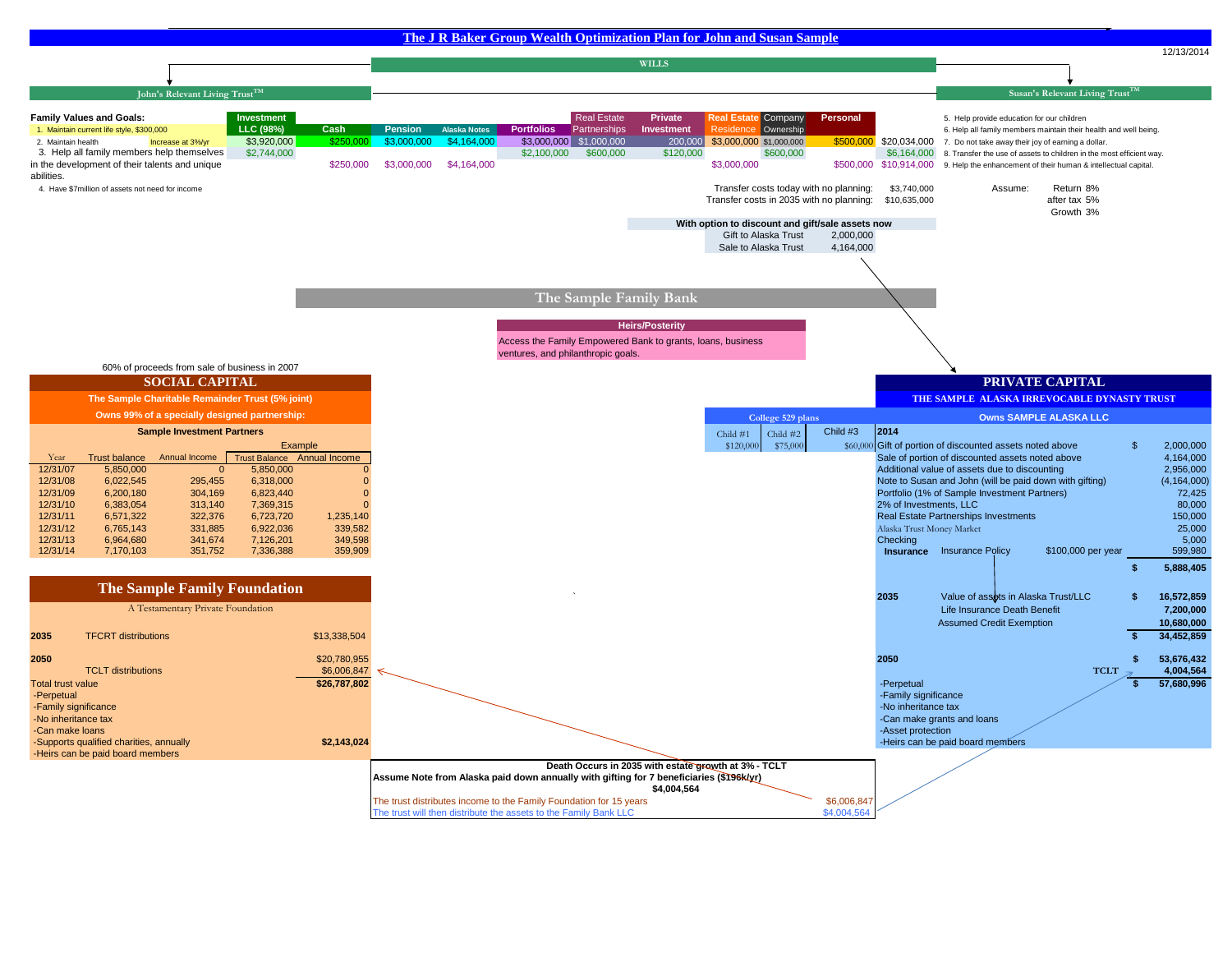### **Wealth Preservation Services, LLC**

The Wyoming Private Trust Company

- Trustee for Life Insurance Trusts and Private Foundations.
- The client sets up the "Private Trust Company"
- The client can be the manager of the "Private Trust Company" Eliminates the individual trustee (friend) fiduciary liability
	- Institutional trust companies are expensive and they do not manage the family values only the assets.
	- Institutional trust companies tend to be impersonal, staffed with lawyers who may not adhere precisely to the settler's wishes or values.
	- Institutional trust companies tend to invest in their products that do not necessarily meet the requirements of the trust beneficiaries.
	- Family members can sit on the Board of Directors.
	- Family board members will be shielded from liability, unlike family members who would serve as individual trustees.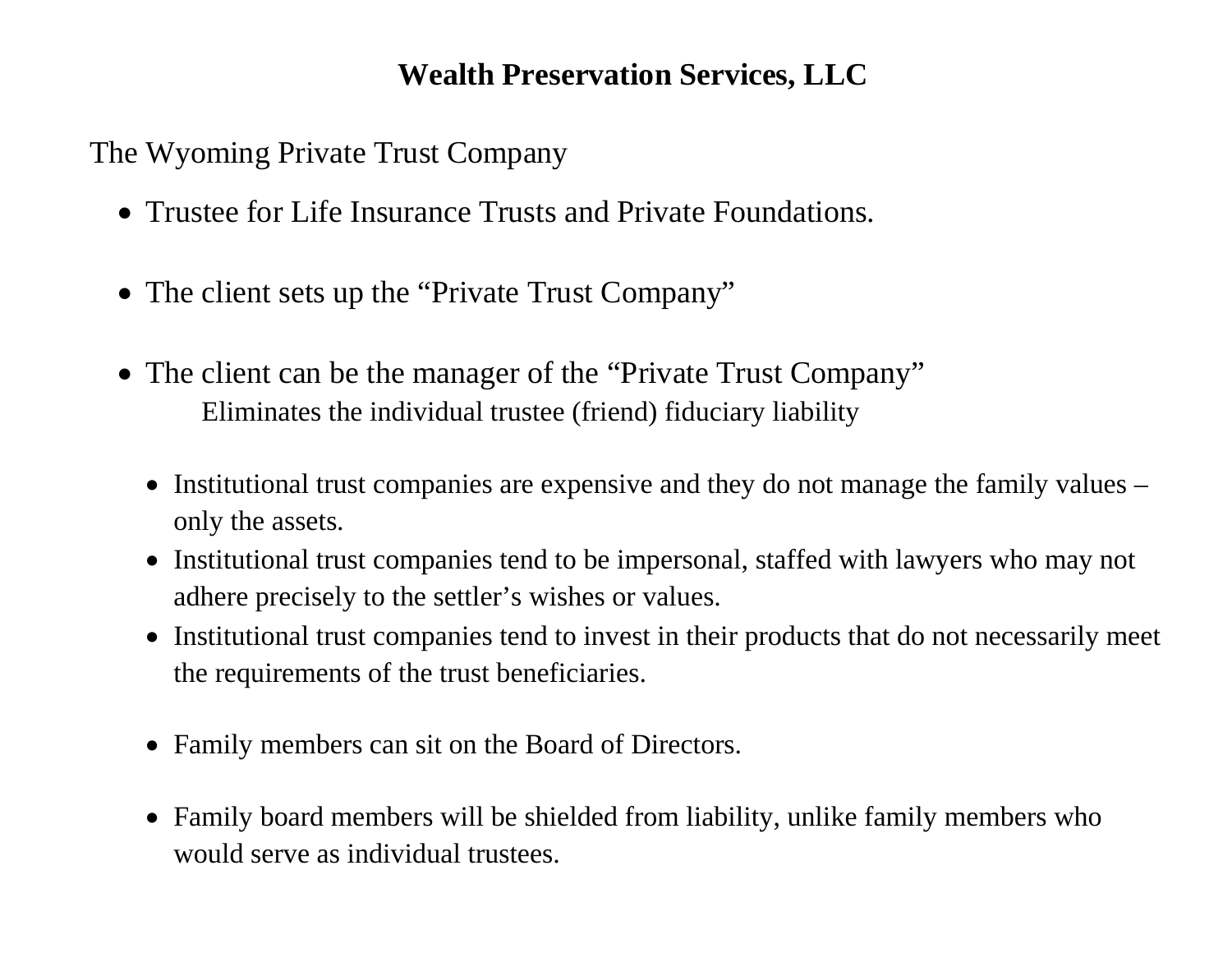#### **The Family Proud Grandparent Program**

| for                                                              |                          |                                                               | 529 Plan and Life Insurance |                                                               | <b>Totals</b> |
|------------------------------------------------------------------|--------------------------|---------------------------------------------------------------|-----------------------------|---------------------------------------------------------------|---------------|
| Grandchild - Female Age 5                                        | <b>Adding Assistance</b> |                                                               | Life Insurance              |                                                               |               |
|                                                                  | Projected                | with Tuition                                                  | 529 Plan at 4%              | <b>Current Assumptions</b>                                    |               |
|                                                                  | Benefits                 | for Grades 7-12                                               | \$8,400/yr - 10 yrs         | \$11,600/yr - 10 yrs                                          |               |
| Deposit \$20,000 a year for 10 years                             | \$200,000                | \$200,000                                                     | \$84,000                    | \$116,000                                                     | \$200,000     |
| Grow account value income tax-free                               |                          |                                                               |                             |                                                               |               |
| Allow for tax-free withdrawals for 7th -12th grade               |                          | \$66,000 \$5k/year for 7th & 8th<br>\$14k/year for 9th - 12th | n/a                         | \$66,000 \$5k/year for 7th & 8th<br>\$14k/year for 9th - 12th | \$66,000      |
| Allow for tax-free withdrawals for college education at age 18   |                          |                                                               |                             |                                                               |               |
| $$30,000$ a year for 4 years                                     | \$120,000                | \$120,000                                                     | \$120,000                   | \$0                                                           | \$120,000     |
| Allow for a tax-free withdrawal to help buy first home at age 30 | \$100,000                | \$100,000                                                     | n/a                         | \$100,000                                                     | \$100,000     |
| Starting at age 66, provide tax-free income for retirement       |                          |                                                               |                             |                                                               |               |
| \$262,000 for 20 years                                           | \$5,240,000              | \$3,640,000 \$182k for 20 years                               | n/a                         | \$2,260,000 \$113k for 20 years                               | \$2,260,000   |
| Age 86 Total projected lifetime benefits                         | \$5,460,000              | \$3,926,000                                                   | \$120,000                   | \$2,426,000                                                   | \$2,546,000   |
| Plus                                                             |                          |                                                               |                             |                                                               |               |
| Provide Family protection in case of premature death             | \$2 mil to \$8 mil+      | \$2 mil to \$7 mil+                                           |                             | \$1 mil to \$4 mil+                                           |               |
| Age 86                                                           | \$5,400,000              | \$5,400,000                                                   |                             | \$3,100,000                                                   |               |
| Total estimated payout to Simone and Family                      | \$10,860,000             | \$9,326,000                                                   | \$120,000                   | \$5,526,000                                                   | \$5,646,000   |

\* All presented values are based on non-guaranteed assumptions and assume current tax laws for life insurance remain in effect.

Values are also noted in current dollars and not adjusted for inflation.

Refer to the life insurance company's illustration for further details and disclosures. Values are not adjusted for inflation.